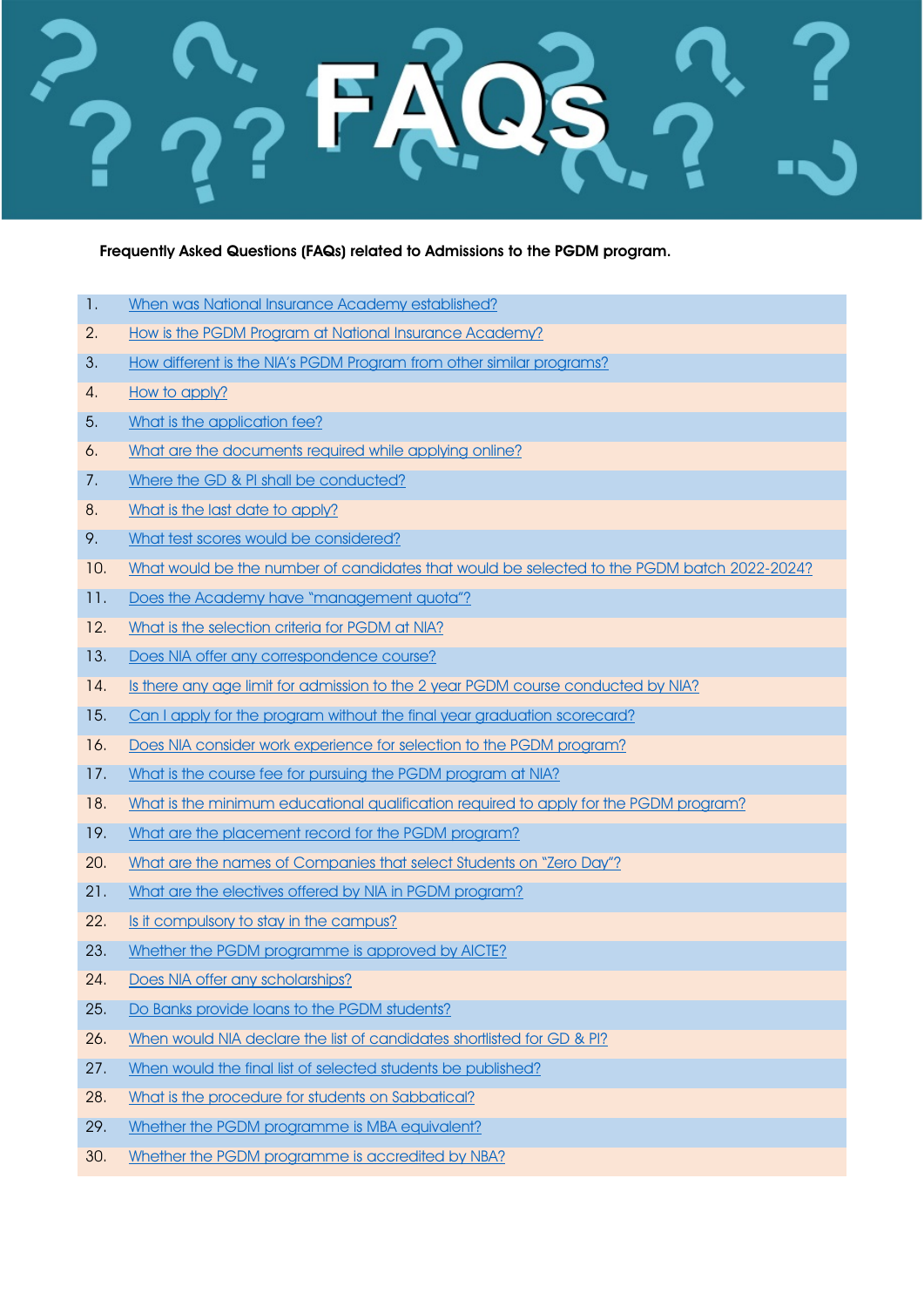### <span id="page-1-0"></span>1. When was National Insurance Academy established?

National Insurance Academy (NIA) was established in the year 1980 by public sector insurance companies under the aegis of Ministry of Finance, Government of India. NIA has now become the Apex Institution for research, training, consultancy, leadership development and publication in Insurance and Risk Management in the Asia, Africa and Middle East Region.

# <span id="page-1-1"></span>2. How is the PGDM Program at National Insurance Academy?

The PGDM Program approved by AICTE, is 2 years full time residential program with special focus on Insurance and Management. The curriculum has been designed in consultation with the management experts in the Insurance Industry, consultants and employers which ensure an up-to-date need based curriculum. The course covers a wide range of management subjects and key functional areas in Life Insurance, General Insurance, Health Insurance, Pension & Group Insurance and Actuarial Science.

### <span id="page-1-2"></span>3. How different is the NIA's PGDM Program from other similar programs?

This program has been designed to develop managerial excellence based on technical competence, proactive knowledge seeking ability, creative problem-solving approach and visionary approaches that emphasizes on social upliftment through individual endeavors. The curriculum has been designed in a manner where equal importance is given to class room learning and self-audit through a series of case/project based learning assignments, practical learning through insurance laboratories inside the campus, active participations in Curricular and Para-curricular activities, involvement in day-to-day organizational practices, intensive involvement in off-campus research projects and exposure to unstructured problems with a view to enabling the students to manage the real life situations efficiently.

### <span id="page-1-3"></span>4. How to apply?

Candidates can apply online from NIA website. [\(https://www.pgdm.niapune.org.in/admissions/adminssion-procedure\)](https://www.pgdm.niapune.org.in/admissions/adminssion-procedure)

#### <span id="page-1-4"></span>5. What is the application fee?

The application fee for the 2 year NIA PGDM program is Rs.1500/-

#### <span id="page-1-5"></span>6. What are the documents required while applying online?

Scanned copy of the applicant's recent, sharp passport size photograph to be uploaded on the application form.

The hard copy/printout of the filled application form need not be sent to NIA.

#### <span id="page-1-6"></span>7. Where the GD & PI shall be conducted?

The GD & PI shall be conducted at NIA Campus, Pune. However, NIA would conduct the GD & PI in Delhi, Hyderabad, Bengaluru and other major cities in the event of receiving large number of applications from such locations and/or from nearby locations.

#### <span id="page-1-7"></span>8. What is the last date to apply?

The last date to apply for the 2022-2024 program is 31 March 2022.

### <span id="page-1-8"></span>9. What test scores would be considered?

NIA considers the scores of CAT-2021 and/or CMAT-2022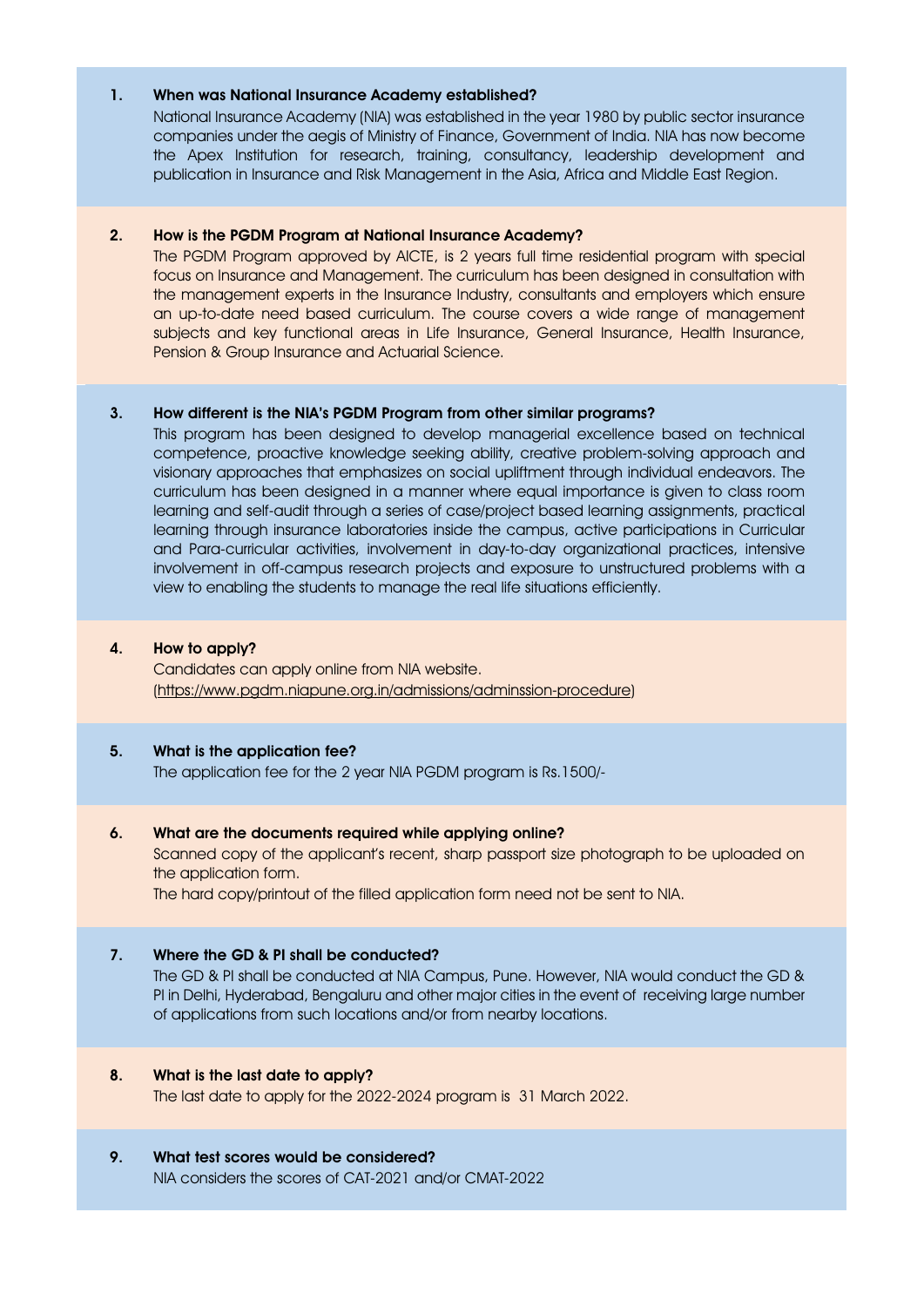# <span id="page-2-0"></span>10. What would be the number of candidates that would be selected to the PGDM batch 2022- 2024?

The final batch size for 2022-2024 is expected to be 120.

### <span id="page-2-1"></span>11. Does the Academy have "management quota"?

There is no management quota for admission to PGDM at NIA.

# <span id="page-2-2"></span>12. What is the selection criteria for PGDM at NIA? The Selection process shall be based on: Past academic record (10<sup>th</sup>, 12<sup>th</sup> & Graduation) Performance in CAT 2021 / CMAT 2022 Performance in GD and PI (PI comprises WAT)

## <span id="page-2-3"></span>13. Does NIA offer any correspondence course? NIA does not offer correspondence course for the 2 year PGDM Program.

- <span id="page-2-4"></span>14. Is there any age limit for admission to the 2 year PGDM course conducted by NIA? Yes, the maximum age limit is 28 years for General/OBC category and 30 years for SC/ST/DA category as on 1st July 2022.
- <span id="page-2-5"></span>15. Can I apply for the program without the final year graduation scorecard? Yes, those who are in the final year of their graduation course and are expected to complete all process of graduation before June 30, 2022 can apply.

# <span id="page-2-6"></span>16. Does NIA consider work experience for selection to the PGDM program? Yes, the credit for work experience shall be considered during the Interview process.

#### <span id="page-2-7"></span>17. What is the course fee for pursuing the PGDM program at NIA?

The program fee for the two years, that includes tuition fee, professional and incidental expenses towards the conduct of the program shall be Rs 9,43,000/-. In addition, the hostel accommodation charges shall be Rs 75,000/- and the boarding charges Rs 78,500 per year.

# <span id="page-2-8"></span>18. What is the minimum educational qualification required to apply for the PGDM program? The minimum educational qualification required is a Bachelor's Degree of minimum 3 years duration or its equivalent in any discipline from a recognized university in India recognized by UGC or Association of Indian Universities (AIU) with a minimum of 50% marks. Students who would be appearing for the final year examination in the year 2022 can also apply subject to completion of their examination process by June 30 2022.

#### <span id="page-2-9"></span>19. What are the placement record for the PGDM program?

The PGDM qualifiers of NIA are highly valued and pursued by IT firms, Insurance companies, Insurance Broking Firms and Micro-insurance organizations, which can be observed through NIA's 100% placement record since inception. The compensation offered to the PGDM qualifiers vary widely. The job offers are in the areas such as business analyst, marketing, finance, underwriting, claims, product development and basic management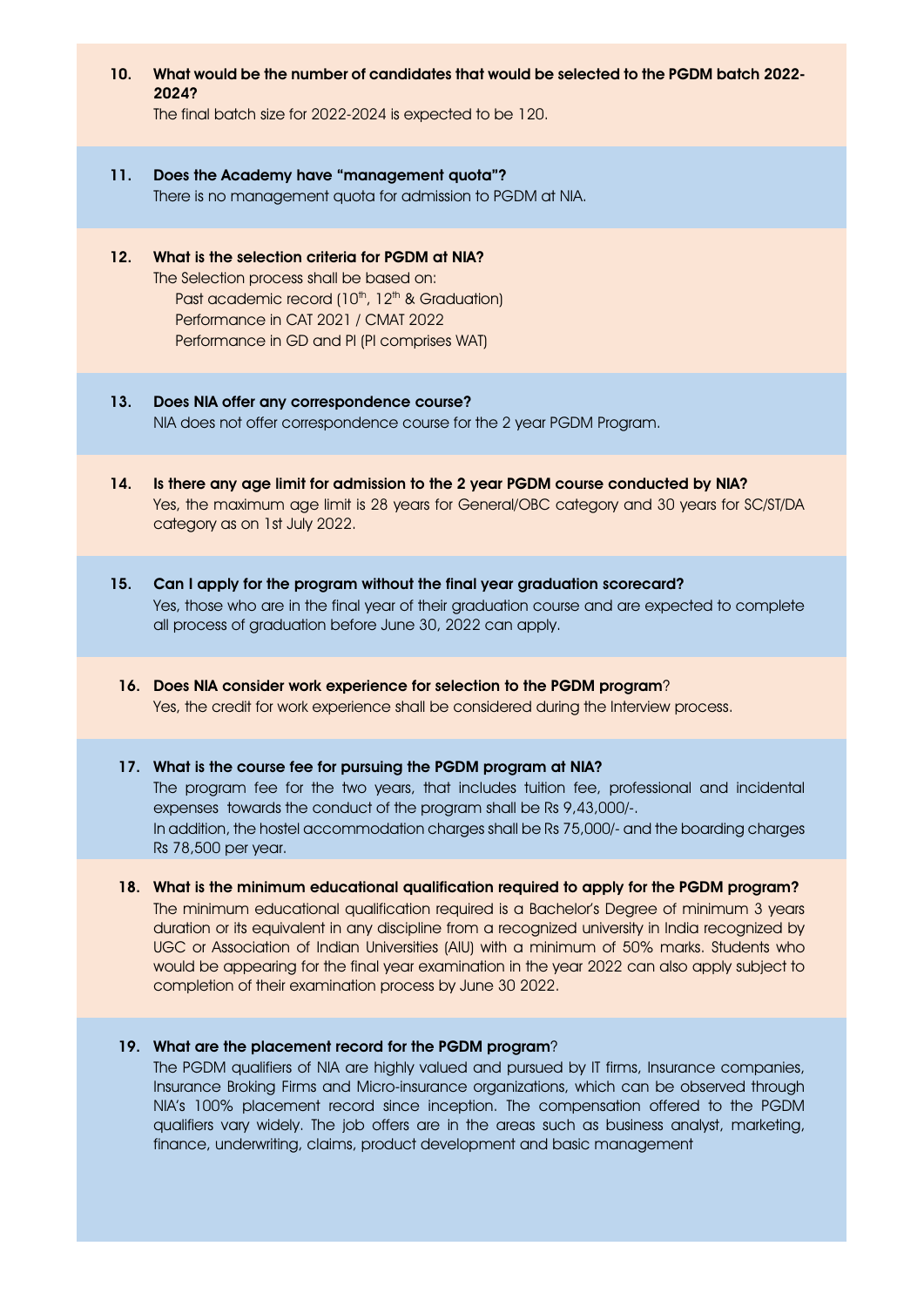The annual compensation offered to the last 8 PGDM batches are shown below:

| <b>PGDM</b> | <b>Average CTC</b><br>(in Lakhs) | <b>Highest CTC</b><br>(in Lakhs) |
|-------------|----------------------------------|----------------------------------|
| 2013-2015   | 6.73                             | 24.00                            |
| 2014-2016   | 6.80                             | 9.44                             |
| 2015-2017   | 7.30                             | 10.00                            |
| 2016-2018   | 7.56                             | 11.56                            |
| 2017-2019   | 8.23                             | 28.00                            |
| 2018-2020   | 8.40                             | 12.10                            |
| 2019-2021   | 7.67                             | 12.10                            |
| 2020-2022   | 10.30                            | 29.50                            |

#### 20. What are the names of Companies that select Students on "Zero Day"?

<span id="page-3-0"></span>Companies like Bajaj Allianz General, Insurance Company, Future Generali General, Insurance Company, GoDigit General Insurance, Company, ICICI Lombard General Insurance Company, IFFCO Tokio General Insurance Company, Liberty General Insurance Company, Magma HDI, SBI General Insurance Company, Tata AIG General Insurance Company, TATA AIA Life Insurance Company, HDFC Life Insurance Company, Marsh Insurance Brokers, Aditya Birla Insurance Brokers, Aon India Insurance Brokers, Unilight Insurance & Reinsurance Brokers, Anant Rathi Insurance Brokers, Finsall Resources, Swiss Re, CARE Health Insurance Company, Manipal Cigna Health Insurance, Atos Syntel, C2L BIZ, Solutions, Cognizant Technologies, L&T Infotech, RMS, SE2 India, Wurth IT, Orient PSJC Insurance Company, Qatar Insurance Company, Accenture Strategy and Consulting, Reliance Industries Limited among others pick up the PGDM students regularly

#### <span id="page-3-1"></span>21. What are the electives offered by NIA in PGDM program?

NIA offers a functional electives in Marketing/Finance/HR or IT.

#### <span id="page-3-2"></span>22. Is it compulsory to stay in the campus?

YES. The course is fully residential. Hostel accommodation (twin sharing) are provided on merit and availability of the rooms in the order mentioned below. There are separate hostels for boys and girls.

a) Girl students as per Merit

b) SC, ST, DA, OBC-NC students as per Merit

c) Remaining students in the order of their overall score in the merit list.

The hostel fee shall be Rs 75000/- /- and the boarding charges Rs 78,500 per year, per student. The Students who are not provided accommodation in the campus shall have to make their own stay arrangements. The students whose parents live in Pune may be allowed to stay with them.

#### <span id="page-3-3"></span>23. Whether the PGDM programme is approved by AICTE?

Yes, the PGDM program run by NIA is approved by All India Council for Technical Education (AICTE).

#### <span id="page-3-4"></span>24. Does NIA offer any scholarships?

Yes, NIA offers 9 scholarships every year of Rs 1 lac each, to meritorious students, girl students and eligible students belonging to specified categories including students belonging to the economically weaker sections.